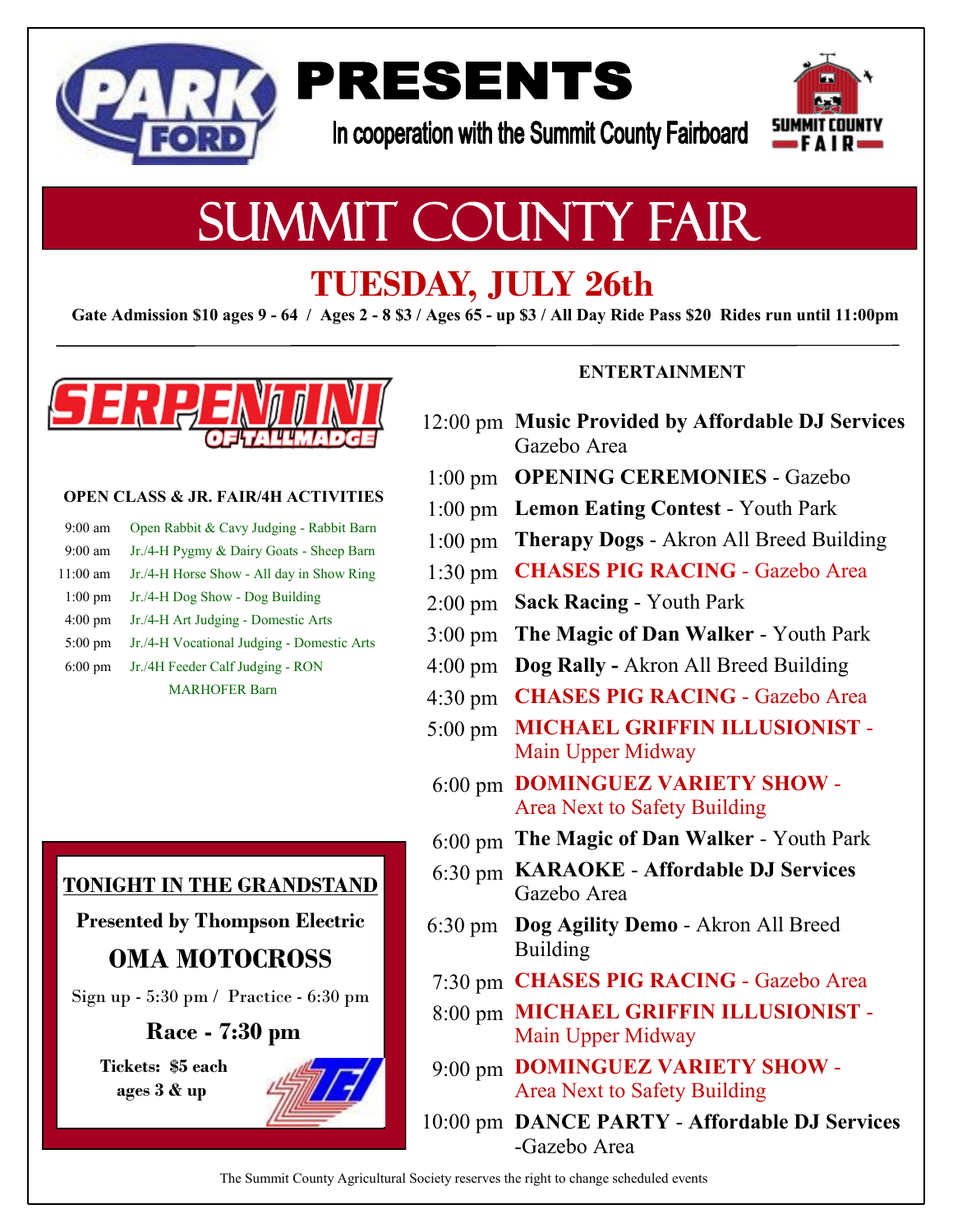

# SUMMIT COUNTY FAIR

In cooperation with the Summit County Fairboard

### **WEDNESDAY, JULY 27th**

**Gate Admission \$10 ages 9 - 64 / Ages 2 - 8 \$3 / Ages 65 - up \$3 / All Day Ride Pass \$20 Rides run until 11:00pm**

### **OPEN CLASS & JR. FAIR/4H ACTIVITIES ENTERTAINMENT**

- Jr./4-H Poultry Judging Poultry Barn 9:00 am
- 12:00 am Jr./4-H Sewing Judging Domestic Arts
- 12:30 pm Jr./4-H Horse Show All day in Show Ring
- 6:00 pm Jr./4HMarket Swine Show -Immediately following will be Showmanship - RON MARHOFER Barn
- 4-H Cloverbud Sharing Rabbit Barn 6:30 pm
- 7:00 pm Draft Horse & Pony Halter Old Show Ring

### Veteran's, Active Military and Farm Bureau Day

All Veterans, Active Military and Farm Bureau Members receive Admission for \$3.00



#### **TONIGHT IN THE GRANDSTAND**

**Presented by Thompson Electric DEMOLITION &** 

### **COMPACT DERBY 7:30pm**

### **Power Wheels Demo 6:15 pm**

**Tickets: \$10 or \$12 each** 

 **ages 3 & up**



- 12:00 pm Music Provided by Affordable DJ -Gazebo Area
- **Water Balloon Toss**  Youth Park 1:00 pm
- 1:30 pm **CHASES PIG RACING** Gazebo Area
- **Meet the Breeds**  Akron All Breed 2:00 pm Building
- **The Magic of Dan Walker**  Youth Park 2:30 pm
- **CHASES PIG RACING**  Gazebo Area 4:30 pm
- **The Magic of Dan Walker**  Youth Park 5:00 pm
- **Dog Tricks**  Akron All Breed Building 5:30 pm
- **MICHAEL GRIFFIN ILLUSIONIST**  Main Upper Midway 6:00 pm
- **DOMINGUEZ VARIETY SHOW**  Area Next to Safety Building 6:30 pm
- **KARAOKE Affordable DJ Services** Gazebo Area 6:30 pm
- 8:00 pm Rock N Country Cloggers Youth Park
- 8:00 pm MICHAEL GRIFFIN ILLUSIONIST -Main Upper Midway
- 8:30 pm **CHASES PIG RACING** Gazebo Area
- 9:00 pm **DOMINGUEZ VARIETY SHOW -**Area Next to Safety Building
- **DANCE PARTY Affordable DJ** 10:00 pm **Services** - Gazebo Area

The Summit County Agricultural Society reserves the right to change scheduled events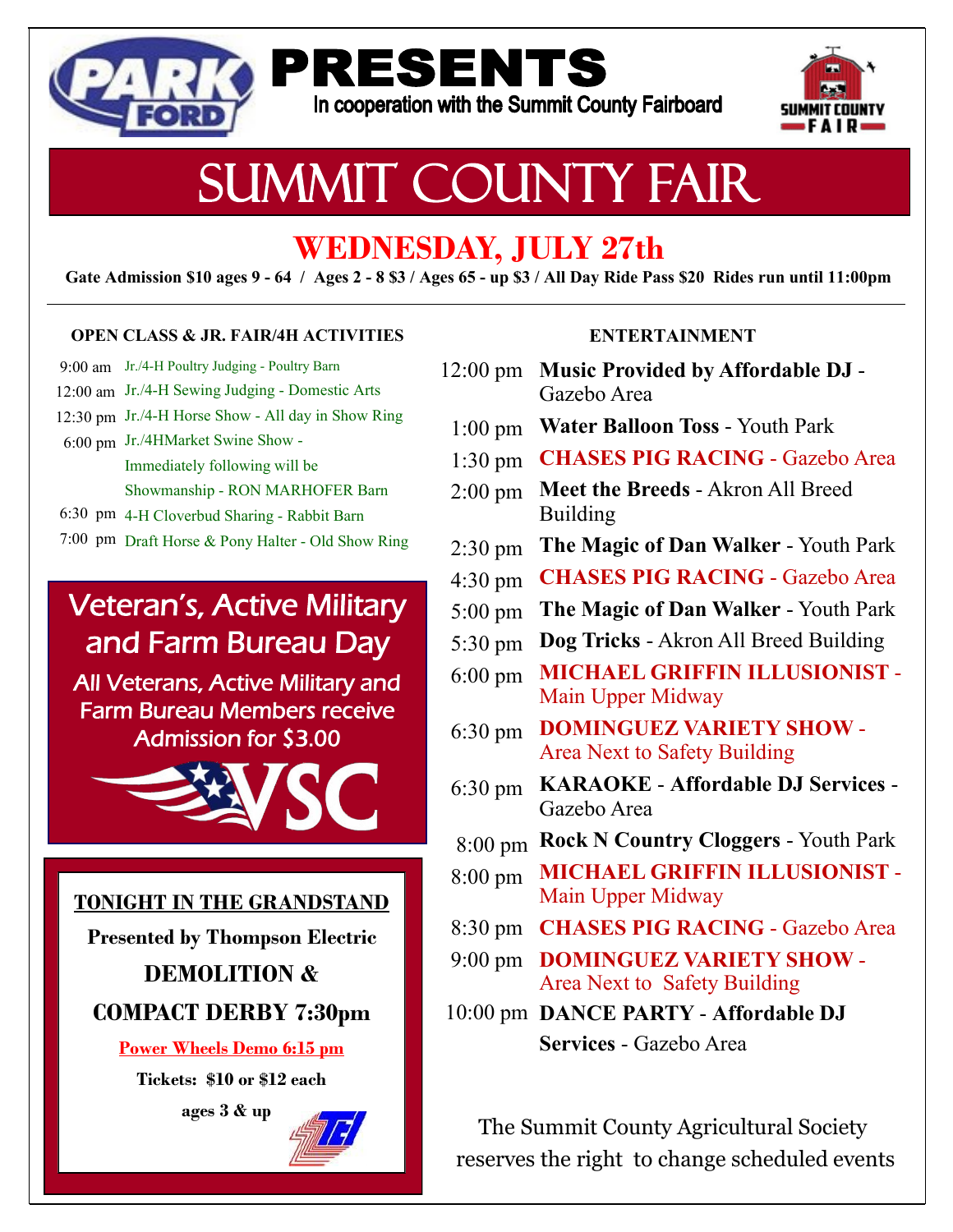

In cooperation with the Summit County Fairboard



## SUMMIT COUNTY FAIR

### **THURSDAY, JULY 28th**

**Gate Admission \$10 ages 15 - 64 / Ages 0 - 14 - FREE / Ages 65 - up \$3/ All Day Ride Pass \$15 Rides run until 11:00pm**

### **OPEN CLASS & JR. FAIR/4H ACTIVITIES**

- Jr./4-H Rabbit & Cavy Rabbit Barn 9:00 am
- 9:00 am Open Sheep Show RON MARHOFER Barn
- 11:00 am Jr./4H Horse Show -All day in Show Ring
- 2:00 pm Jr./4-H Outdoor Judging Domestic Arts
- 4:00 pm Jr./4-H Health & Living Domestic Arts
- 6:30 pm Jr./4-H Steer, Sheep, & Goat Show



**FAMILY DAY Free Grounds Admission** 

**ages 14 & under**

### **TODAY IN THE GRANDSTAND**

**Presented by Thompson Electric**

### **KOI DRAG RACING**

Practice and Registration Starting at -

2:00 pm

 **Race - 7:30**

**Grandstand Admission: FREE**



The Summit County Agricultural Society reserves the right to change scheduled events

### **ENTERTAINMENT**

|                    | 12:00 pm Music Provided by Affordable DJ Services                      |  |  |
|--------------------|------------------------------------------------------------------------|--|--|
|                    | Gazebo Area                                                            |  |  |
| $12:00 \text{ pm}$ | The Magic of Dan Walker - Youth Park                                   |  |  |
| $12:30 \text{ pm}$ | <b>DOMINGUEZ VARIETY SHOW -</b><br><b>Area Next to Safety Building</b> |  |  |
| $1:00 \text{ pm}$  | <b>MICHAEL GRIFFIN ILLUSIONIST -</b><br>Main Upper Midway              |  |  |
| $1:00$ pm          | Meet the Breeds - Akron All Breed Building                             |  |  |
| $1:30 \text{ pm}$  | <b>Pizza Eating Contet - Youth Park</b>                                |  |  |
| $1:30 \text{ pm}$  | <b>CHASES PIG RACING - Gazebo Area</b>                                 |  |  |
| $2:00 \text{ pm}$  | K9 Units - Akron All Breed Building                                    |  |  |
| $2:30 \text{ pm}$  | <b>Egg and Spoon Race - Youth Park</b>                                 |  |  |
| $4:30 \text{ pm}$  | <b>CHASES PIG RACING - Gazebo Area</b>                                 |  |  |
| $5:00 \text{ pm}$  | The Magic of Dan Walker - Youth Park                                   |  |  |
| $5:30 \text{ pm}$  | <b>MICHAEL GRIFFIN ILLUSIONIST -</b><br>Main Upper Midway              |  |  |
| $6:00 \text{ pm}$  | Dog Rally - Akron All Breed Building                                   |  |  |
| $6:00 \text{ pm}$  | <b>DOMINGUEZ VARIETY SHOW -</b><br><b>Area Next to Safety Building</b> |  |  |
| $6:30 \text{ pm}$  | <b>KARAOKE - Affordable DJ Services</b>                                |  |  |
|                    | - Gazebo Area                                                          |  |  |
| $7:30 \text{ pm}$  | <b>CHASES PIG RACING - Gazebo Area</b>                                 |  |  |
| $8:00 \text{ pm}$  | <b>Summit Up Cloggers - Youth Park</b>                                 |  |  |
| $8:30 \text{ pm}$  | <b>MICHAEL GRIFFIN ILLUSIONIST -</b><br>Main Upper Midway              |  |  |
| $9:00 \text{ pm}$  | <b>DOMINGUEZ VARIETY SHOW -</b><br><b>Area Next to Safety Building</b> |  |  |
| $10:00 \text{ pm}$ | <b>DANCE PARTY - Affordable DJ Service -</b>                           |  |  |

Gazebo Area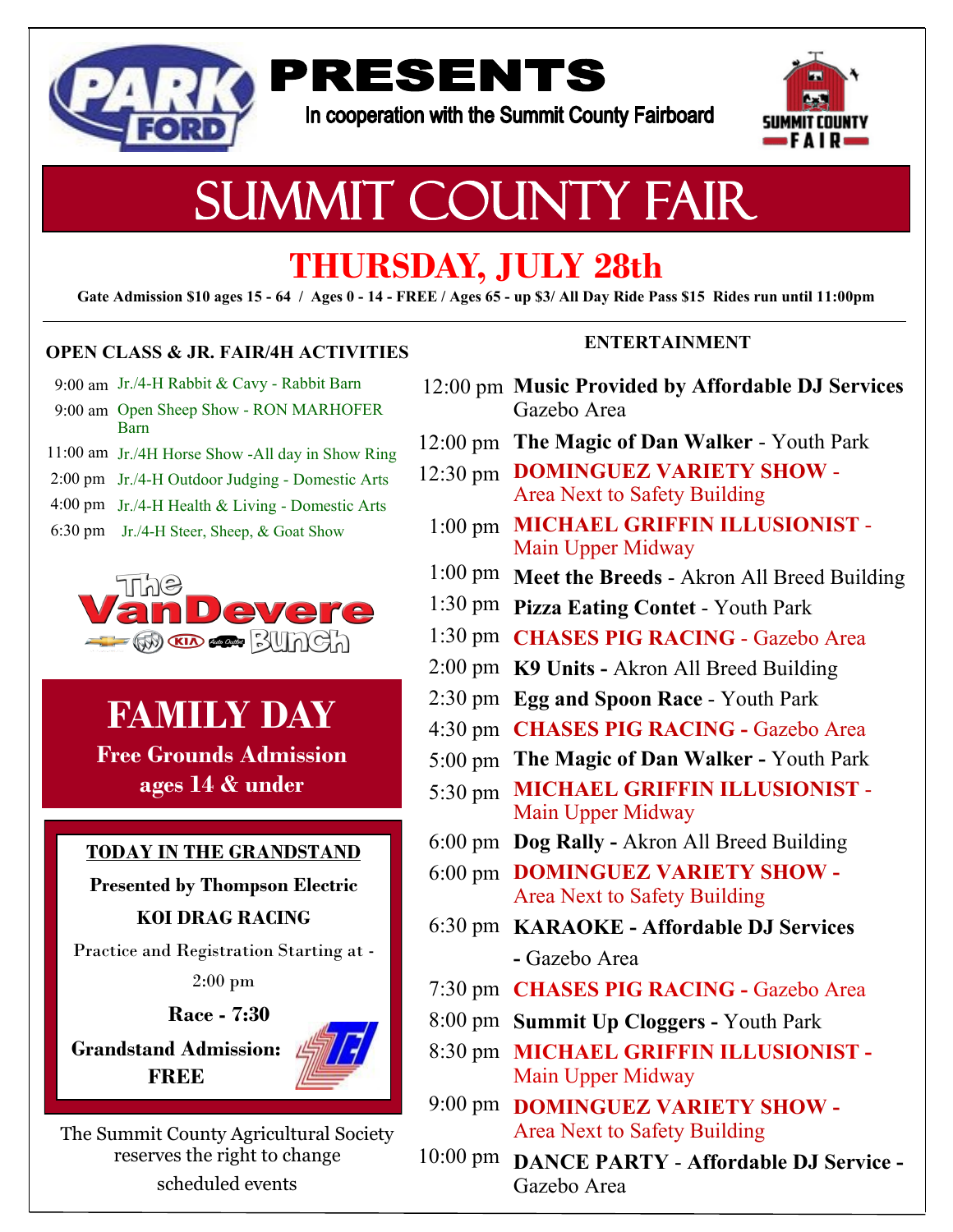

In cooperation with the Summit County Fairboard



# SUMMIT COUNTY FAIR

## **FRIDAY, JULY 29th**

**Gate Admission \$10 ages 9 - 64 / Ages 2 - 8 \$3 / Ages 65 - up \$3 / All Day Ride Pass \$20 Rides run until 11:00pm**

#### **OPEN CLASS & JR. FAIR/4H ACTIVITIES ENTERTAINMENT**

**AMCO** 

- Jr./4H Horse Show All day in Show Ring 11:00 am
- Jr./4H Stem Judging Domestic Arts 11:00 am

**SPECIALTIES, INC.** 

- 12:00 pm Jr./4H Small Animal Showmanship -Poultry Barn
- Jr./4H Bake Auction Arena Complex 1:30 pm
- Jr./4H Showman of Showman RON MARHOFER Barn 4:00 pm



### **AKRON CANTON FOOD BANK**

Bring in a canned or boxed item until 3pm and receive ground admission for \$3.00 **www.akroncantonfoodbank.org**



Harness Racing at Northfield Park at 7:00pm



The Summit County Agricultural Society reserves the right to change scheduled events

- **Music Provided by Affordable DJ Services**  12:00 pm -Gazebo Area
- 1:00 pm Lemon Eating Contest Youth Park
- **CHASES PIG RACING -** Gazebo Area 1:30 pm
- **American Dog Ninja Warrior** (Follow Up 2:00 pm to Last Year's doggy Olympics) - Akron All Breed Building
- 2:30 pm Pickle Eating Contest Youth Park
- **CHASES PIG RACING -** Gazebo Area 4:30 pm
- 5:00 pm The Magic of Dan Walker Youth Park
- **MICHAEL GRIFFIN ILLUSIONIST -**  5:00 pm Main Upper Midway
- **DOMINGUEZ VARIETY SHOW -**  6:00 pm Area Next to Safety Building
- **Draft Horse Pull -** Old Show Ring 6:00 pm
- **Ohio Disc Dog Club -** Behind Farm 6:00 pm Bureau Museum
- **KARAOKE - Affordable DJ Services -**  6:30 pm Gazebo Area
- **Nose Work -** Akron All Breed Building 6:30 pm
- **Circulators Square Dance -** Youth Park 7:00 pm
- 7:30 pm **CHASES PIG RACING Gazebo Area**
- **MICHAEL GRIFFIN ILLUSIONIST -**  8:00 pm Main Upper Midway
- 9:00 pm **DOMINGUEZ VARIETY SHOW -**Area Next to Safety Building
- 10:00 pm **DANCE PARTY** Affordable DJ Services - Gazebo Area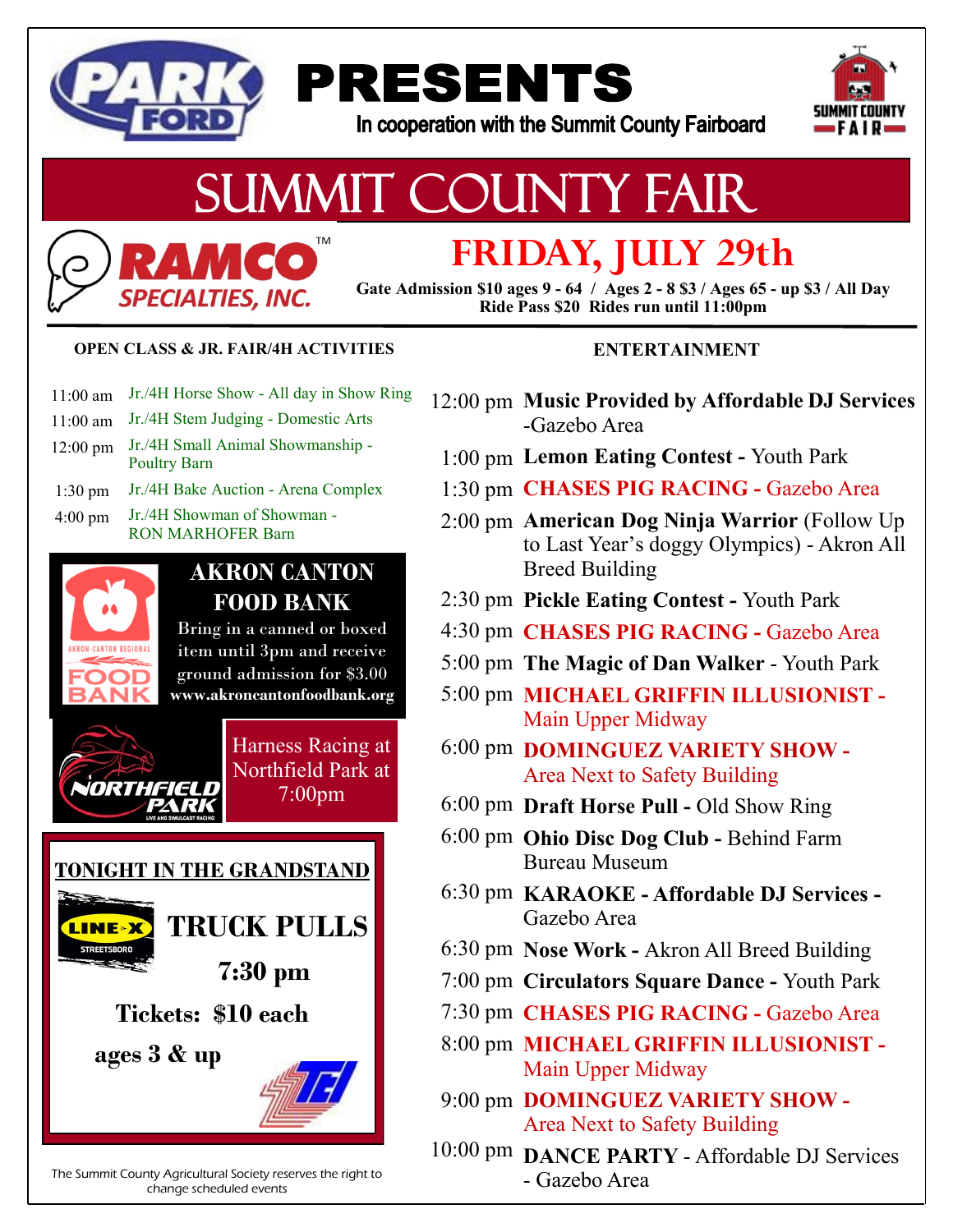

In cooperation with the Summit County Fairboard



# SUMMIT COUNTY FAIR

## **SATURDAY, July 30th**

**Gate Admission \$10 ages 9 - 64 / Ages 2 - 8 \$3 / Ages 65 - up \$3 / All Day Ride Pass \$20 Rides run until 11:00pm**

### **OPEN CLASS & JR. FAIR/4H ACTIVITIES**

- 10:00 am Jr./4H Horse Show - All day in Show Ring 10:00 am Draft Horse & Pony Hitch -
	- Old Show Ring LIVESTOCK AUCTION - RON MARHOFER BARN
- 5:00 pm Small Animal Auction
- 7:00 pm Large Animal Auction





The Summit County Agricultural Society reserves the right to change scheduled events

### **ENTERTAINMENT**

- 11:00 am Pet Parade Registration Youth Park
- **Music Provided by Affordable DJ -** Gazebo Area 12:00 pm
- **DOMINGUEZ VARIETY SHOW -**  Area Next to Safety Building 12:00 pm
- **Dog Agility -** Akron All Breed Building 1:00 pm
- **MICHAEL GRIFFIN ILLUSIONIST -** 1:00 pm Main Upper Midway
- 1:00 pm Pet Parade Youth Park
- 1:30 pm **CHASES PIG RACING Gazebo Area**
- **The Magic of Dan Walker -** Youth Park 3:30 pm
- **Meet The Breeds -** Akron All Breed 4:00 pm Building
- 4:30 pm **CHASES PIG RACING -** Gazebo Area
- **MICHAEL GRIFFIN ILLUSIONIST -**  5:00 pm Main Upper Midway
- **DOMINGUEZ VARIETY SHOW -**  6:00 pm Area Next to Safety Building
- **The Magic of Dan Walker**  Youth Park 6:30 pm
- **KARAOKE - Affordable DJ Services**  6:30 pm **-** Gazebo Area
- 7:30 pm **CHASES PIG RACING -** Gazebo Area
- **MICHAEL GRIFFIN ILLUSIONIST -**  8:00 pm Main Upper Midway
- **DOMINGUEZ VARIETY SHOW -**  9:00 pm Area Next to Safety Building
- **DANCE PARTY Affordable DJ**  10:00 pm **Services** - Gazebo Area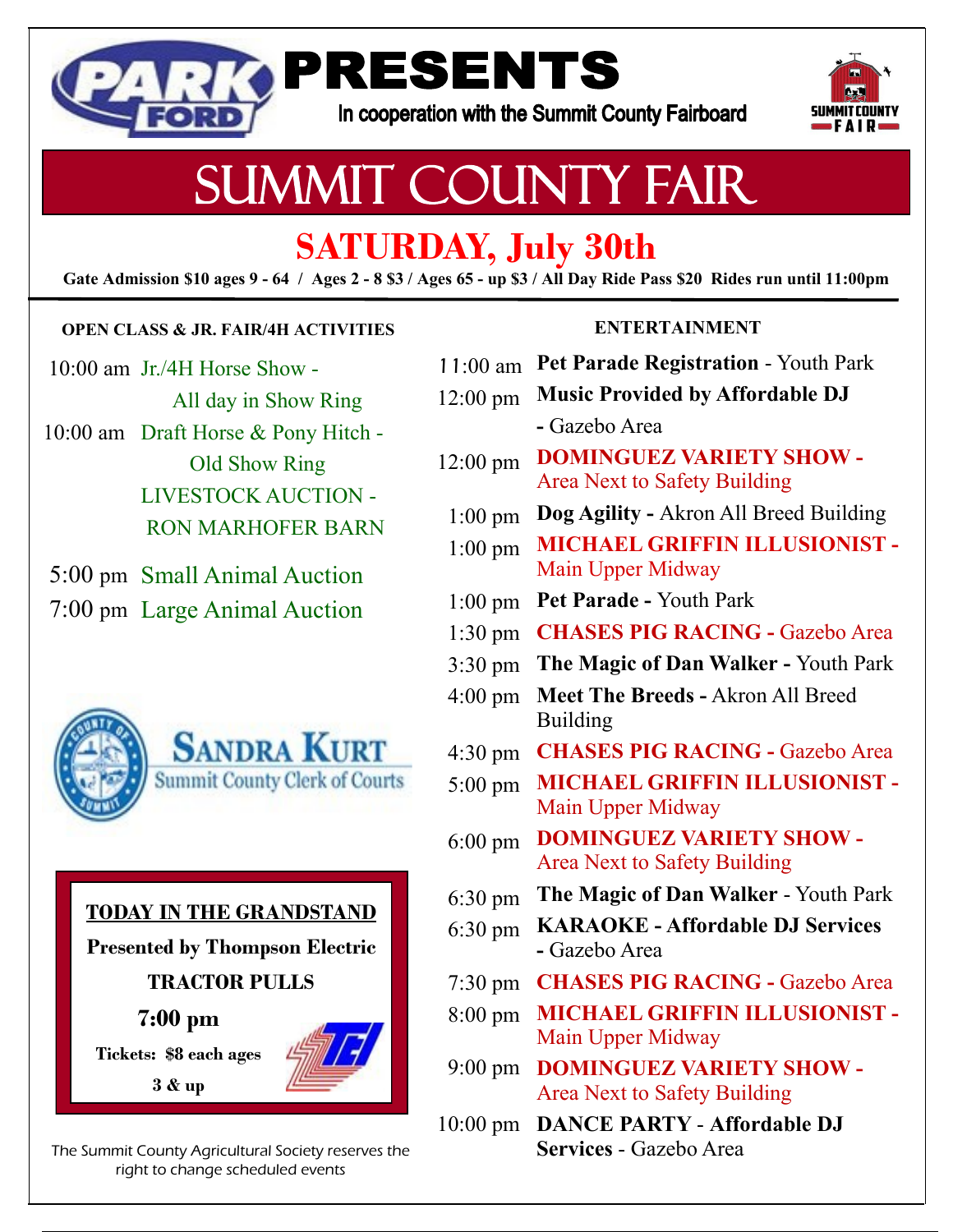

In cooperation with the Summit County Fairboard



# SUMMIT COUNTY FAIR

## **SUNDAY, JULY 31st**

**Gate Admission \$10 ages 9 - 64 / Ages 2 - 8 \$3 / Ages 65 - up \$3 / All Day Ride Pass \$20 Rides run until 8:00pm**

### **OPEN CLASS & JR. FAIR/4H ACTIVITIES ENTERTAINMENT**

- 9:00 am Open Goat Show– RON MARHOFER BARN
- 11:00 am Horse Show All day in Show Ring

### **PLEASE NOTE THAT 4-H MARKET LIVESTOCK IS RELEASED SUNDAY MORNING**







**Tickets: \$10 each ages 3 & up**



| 10:30 am           | <b>Church Service</b> by Hametown Christian<br>Church - Gazebo Area                            |  |  |
|--------------------|------------------------------------------------------------------------------------------------|--|--|
| $11:00$ am         | <b>CAR SHOW - Arena Complex</b>                                                                |  |  |
| $12:00 \text{ pm}$ | <b>Music Provided by Affordable DJ</b><br>- Gazebo Area                                        |  |  |
| $12:00 \text{ pm}$ | <b>Kiddie Tractor Pull Registration -</b><br><b>Youth Park</b>                                 |  |  |
| $12:30 \text{ pm}$ | <b>MICHAEL GRIFFIN ILLUSIONIST -</b><br>Main Upper Midway                                      |  |  |
| $1:00 \text{ pm}$  | <b>CHASES PIG RACING - Gazebo Area</b>                                                         |  |  |
| $1:00$ pm          | <b>Darrow Street Grange Presents:</b><br>the Kiddie Tractor Pull - Youth Park                  |  |  |
| $1:00 \text{ pm}$  | Meet the Breeds - Akron All Breed Building                                                     |  |  |
| $2:00$ pm          | <b>Canine Theater Presents: Goldilocks &amp;</b><br>The Three Bears - Akron All Breed Building |  |  |
| $2:30 \text{ pm}$  | <b>MICHAEL GRIFFIN ILLUSIONIST -</b><br>Main Upper Midway                                      |  |  |
| $3:00 \text{ pm}$  | <b>DOMINGUEZ VARIETY SHOW -</b><br><b>Area Next to Safety Building</b>                         |  |  |
| $3:00 \text{ pm}$  | The Magic of Dan Walker - Youth Park                                                           |  |  |
| $3:30 \text{ pm}$  | <b>CHASES PIG RACING - Gazebo Area</b>                                                         |  |  |
| $4:30 \text{ pm}$  | <b>KARAOKE - Affordable DJ Services</b><br>- Gazebo Area                                       |  |  |
| $5:30 \text{ pm}$  | <b>MICHAEL GRIFFIN ILLUSIONIST -</b><br>Main Upper Midway                                      |  |  |
| $6:00 \text{ pm}$  | <b>CHASES PIG RACING - Gazebo Area</b>                                                         |  |  |
| $6:30 \text{ pm}$  | <b>DOMINGUEZ VARIETY SHOW -</b><br><b>Area Next to Safety Building</b>                         |  |  |

The Summit County Agricultural Society reserves the right to change scheduled events